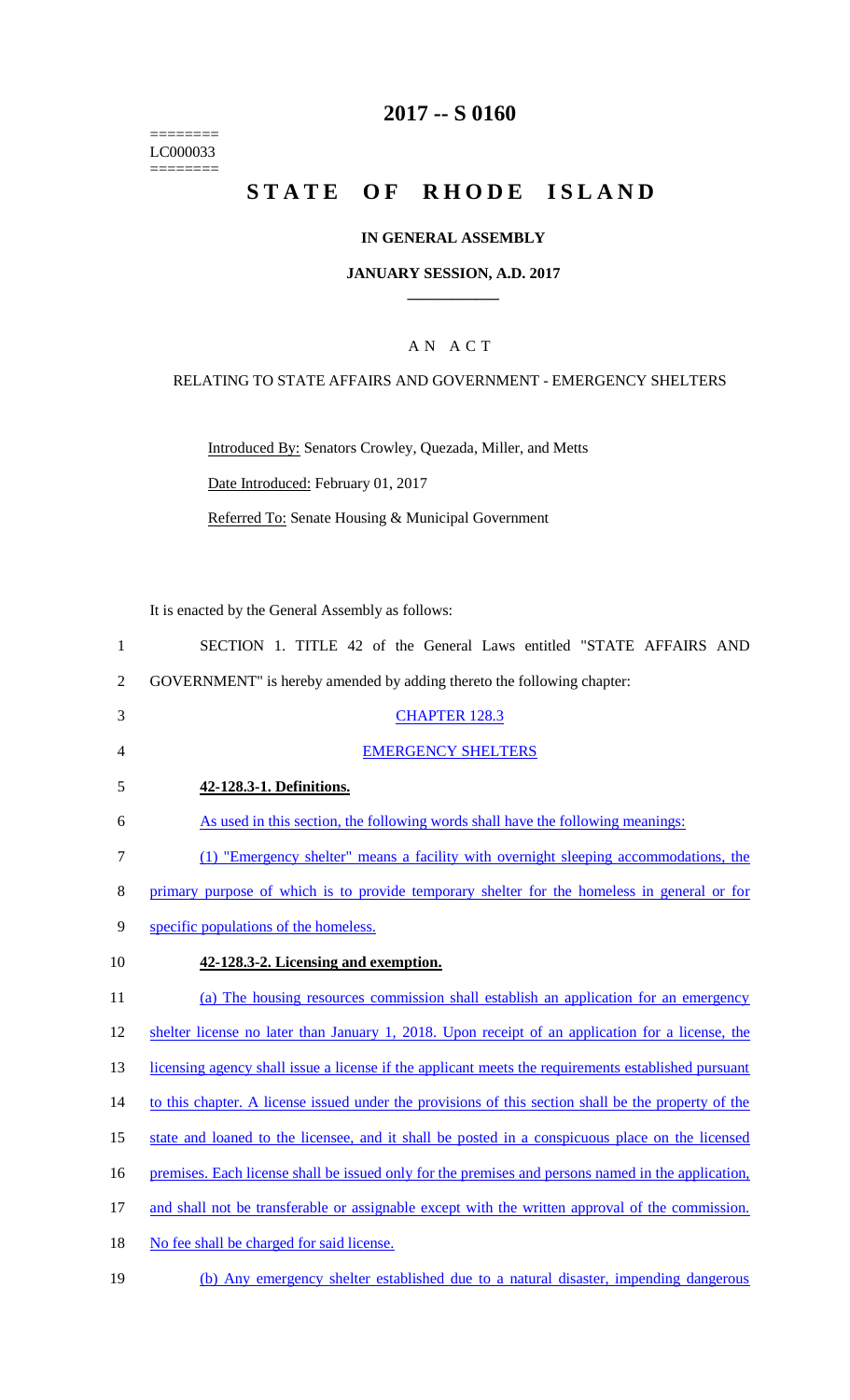1 storm, or other event, including, but not limited to, fires, hurricanes and blizzards, shall be

2 exempt from this chapter.

- 3 **42-128.3-3. Minimum shelter standards.**
- 4 (a) All emergency shelters that are required to be licensed shall:
- 5 (1) Provide a safe place for a person to temporarily reside. Safety of residents and staff
- 6 shall be the shelters' top priority;
- 7 (2) Make drinking water available to residents and proper bathroom facilities as required
- 8 by the state building code in chapter 27.3 of title 23;
- 9 (3) Develop a written policy regarding the privacy and confidentiality of its residents as
- 10 required by state and federal law;
- 11 (4) Establish an approved procedure for the safe transfer of a person seeking shelter or 12 having been sheltered at the licensed premises, who can no longer reside in the shelter at the
- 13 licensed premises in question. The established procedure shall be posted in conspicuous place on
- 14 the licensed premises that is in area accessed frequently by residents.
- 15 (b) The housing resources commission shall promulgate additional minimum shelter
- 16 standards that shall apply to emergency shelters that are at least partially funded by the state, no
- 17 later than December 1, 2017.

## 18 **42-128.3-4. Grievance procedure.**

- 19 The housing resource commission shall promulgate a grievance procedure designed to 20 address complaints of persons who have resided or attempted to reside in any emergency shelter
- 21 within this state. Grievance procedures shall be posted in the licensed premises in a conspicuous
- 22 place accessed frequently by residents.
- 23 **42-128.3-5. Fees prohibited.**
- 24 Any fees or payments of money for the purposes of providing shelter and personal care
- 25 items, including, but not limited to, linens, toiletries and diapers shall be prohibited unless
- 26 otherwise allowable by state or federal law. Resident funds provided to a shelter for the purposes
- 27 of teaching financial literacy or creating a "savings account" are permitted if said funds are
- 28 returned to the resident at the appropriate time or upon request.
- 29 SECTION 2. This act shall take effect upon passage.

======== LC000033 ========